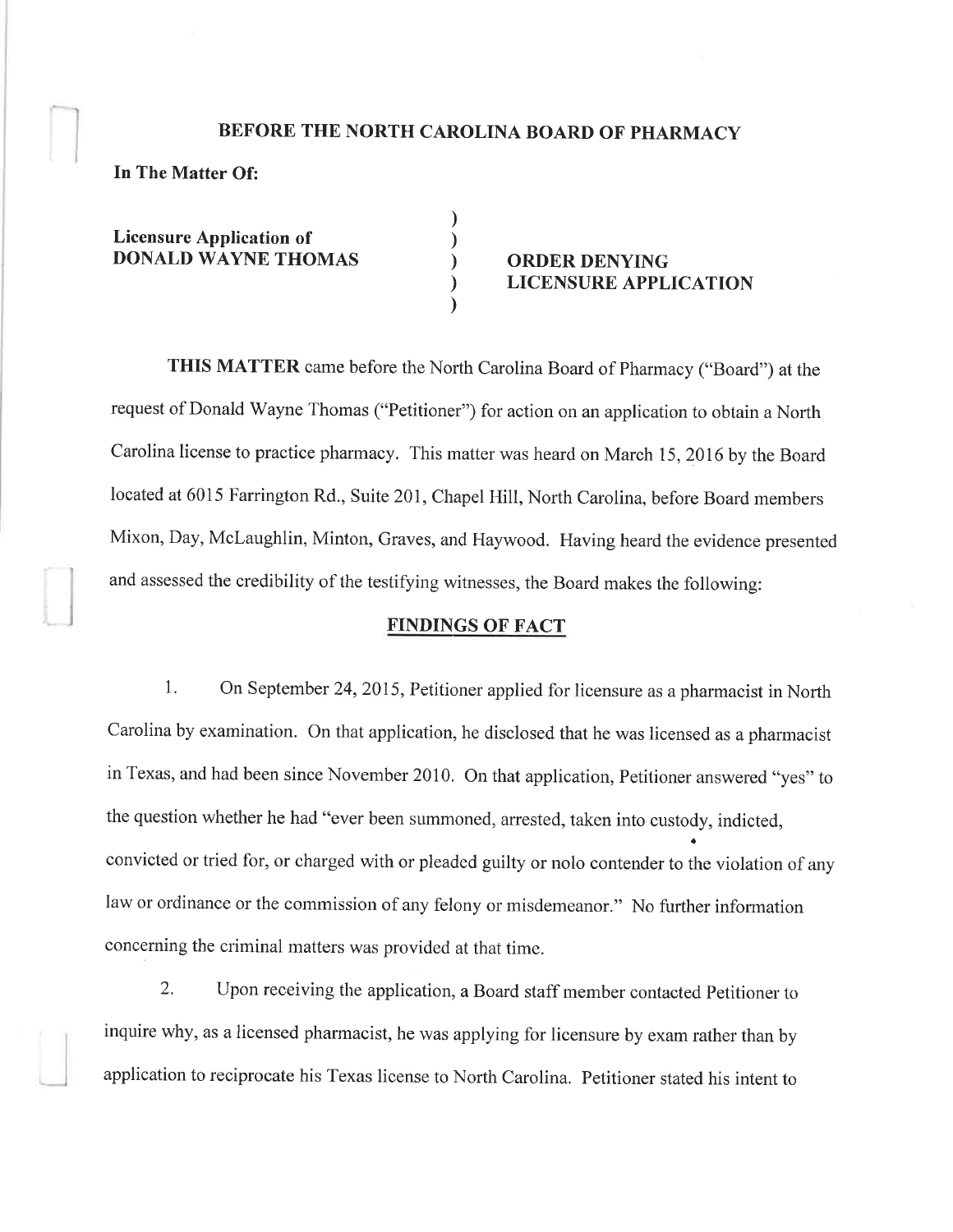instead apply for licensure by reciprocity, and the Board staff member asked Petitioner to confirm by electronic mail.

l

3. Petitioner did not respond. Instead, on December 15, 2015, Petitioner filed <sup>a</sup> second application for licensure by examination that was materially identical to the one filed on September 24,2015.

4. Subsequent to the December 15,2015 application, Board staff discovered that Petitioner entered into an agreed order of discipline with the Texas Board of Pharmacy in 2010. The Texas Board of Pharmacy found that Petitioner submitted a fraudulent application for student pharmacist-intern registration in 2008. On that 2008 application, Petitioner falsely indicated that he had not previously been convicted of a criminal offense when, in fact, in 2006, he pleaded guilty to three misdemeanor criminal offenses and fined \$1,100. The Texas Board of Pharmacy fined Petitioner \$1,000, but allowed him to move forward with his application for licensure as a pharmacist.

5. On January 7, 2016, the Board's Executive Director contacted Petitioner to inquire about Petitioner's desire to attempt licensure by examination rather than by reciprocity. Petitioner confirmed that he wished to attempt licensure by examination.

6. The next day, at the Executive Director's instruction, a Board staff member contacted Petitioner and asked him to answer certain questions to assist the Board in ascertaining the history of Petitioner's practice of pharmacy in order to determine his fitness to practice.

7. On January 9, 2016, Petitioner disclosed to Board staff two disciplinary orders – the 2010 agreed order previously discovered by Board staff and an "8/19/2015 pending board order" from the Texas Board of Pharmacy.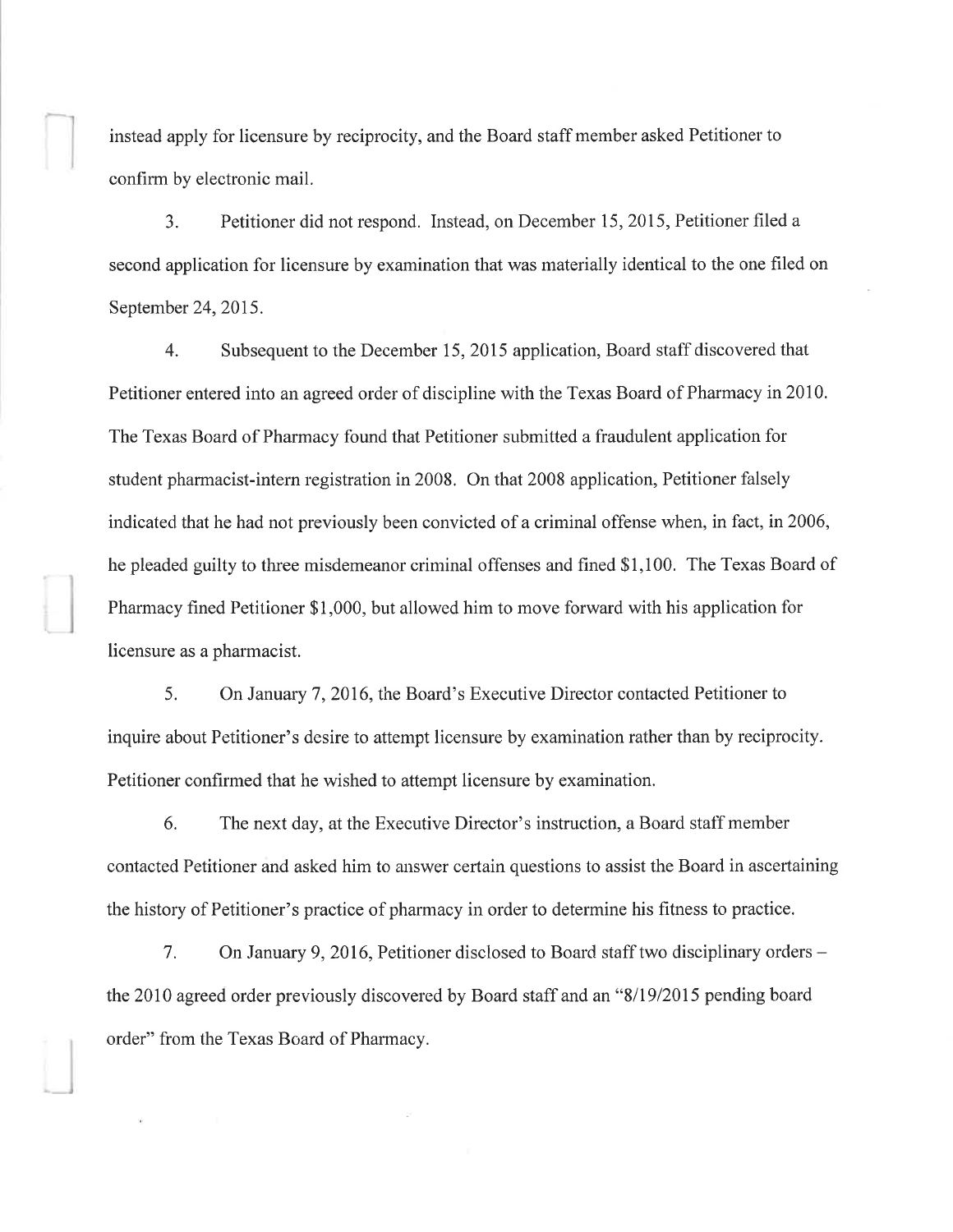8. Documents received from the Texas Board of Pharmacy show that on August 19, 2015 – one month before his initial application for licensure in North Carolina by examination – the Texas Board of Pharmacy notified Petitioner that disciplinary action had been initiated against him stemming from allegations that Petitioner had committed several dispensing errors as a staff pharmacist at Pharmacy Concepts in Arlington, TX. The notice set an October 7,2015 informal conference date to explore a resolution of the charges.

9. After the October 7,2015 informal conference, Petitioner entered into an agreed order, subsequently ratified by the full Texas Board of Pharmacy, to dispose of three dispensing error charges Under the terms of the order, Petitioner's Texas license to practice pharmacy was placed on a two-year probationary period conrmencing March 2,2016; he was ordered to pay a \$1,200 probation fee; and was ordered to obtain six hours of continuing education (over and above CE required for license renewal) within 120 days of entry of the order.

10. During his testimony, Petitioner gave a number of reasons why he had applied for licensure by examination rather than seeking to reciprocate his Texas license to North Carolina. Petitioner admitted that one reason was his belief that the application for licensure by examination did not require him to disclose his pending disciplinary action in Texas and his hope that he might be able to complete the licensure by examination process prior to the Texas Board of Pharmacy ratifying the agreed order of discipline.

#### **CONCLUSIONS OF LAW**

Petitioner's 2010 and 2016 disciplinary orders from the Texas Board of Pharmacy demonstrate failures "to comply with the laws governing the practice of pharmacy and the distribution of drugs." N.C.G.S.  $\S 90-85.38(a)(6)$ . Petitioner is, and until March 2, 2018, will be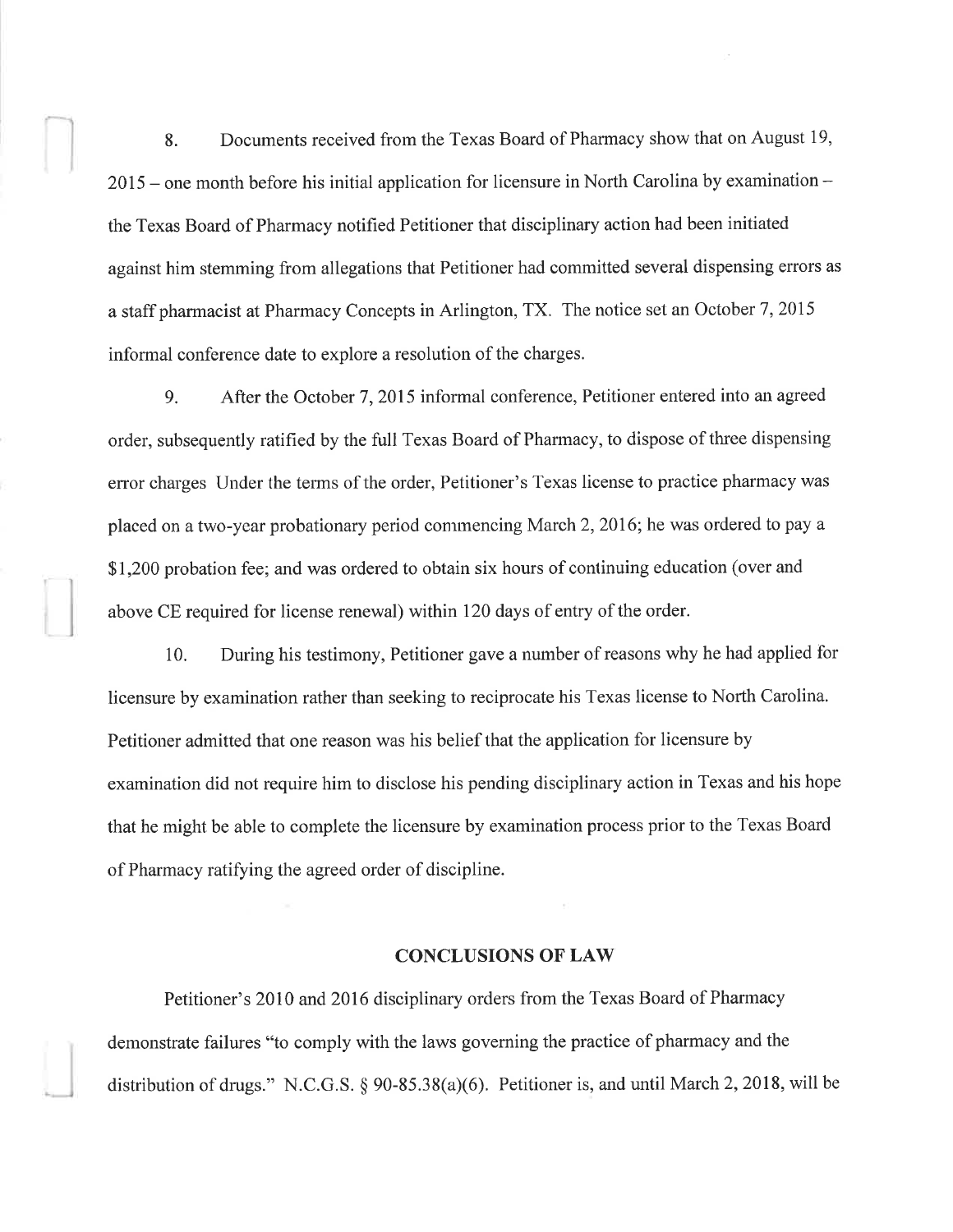practicing pharmacy in the State of Texas under probation, based on his failures to comply with the laws governing the practice of pharmacy and the distribution of drugs.

The Board's precedent is that it often disfavors licensure applications from applicants who are under current suspensions, probationary periods or other restrictions of license in other states for their failures to comply with the laws goveming the practice of pharmacy and the distribution of drugs. In this case, taking into account all of the evidence presented, the Board concludes that it is appropriate in this case to deny Petitioner's application for his violations of the pharmacy laws of the State of Texas and to direct that he may not reapply for a North Carolina license until his Texas license is no longer restricted.

IT IS, THEREFORE, ORDERED that Petitioner's application to obtain a license by examination to practice pharmacy in North Carolina is DENIED.

Petitioner may reapply for licensure only if and when his Texas license to practice pharmacy is no longer encumbered by probationary status or other disciplinary action. The Board's Executive Director is instructed to reject any application that does not conform with this directive.

Moreover, this Order contains no promise or guarantee, express or implied, that any subsequent application for licensure will be approved. Any subsequent application will be assessed, when received, for compliance with North Carolina law.

Pursuant to N.C.G.S. \$ 1508-45(a)(2), if Petitioner wishes to obtain judicial review of this final agency action, he must file a petition in the Durham County, North Carolina Superior Court, within 30 days of service of this Order. If Petitioner is dissatisfied with this final agency action, Petitioner is encouraged to review the North Carolina Administrative Procedures Act,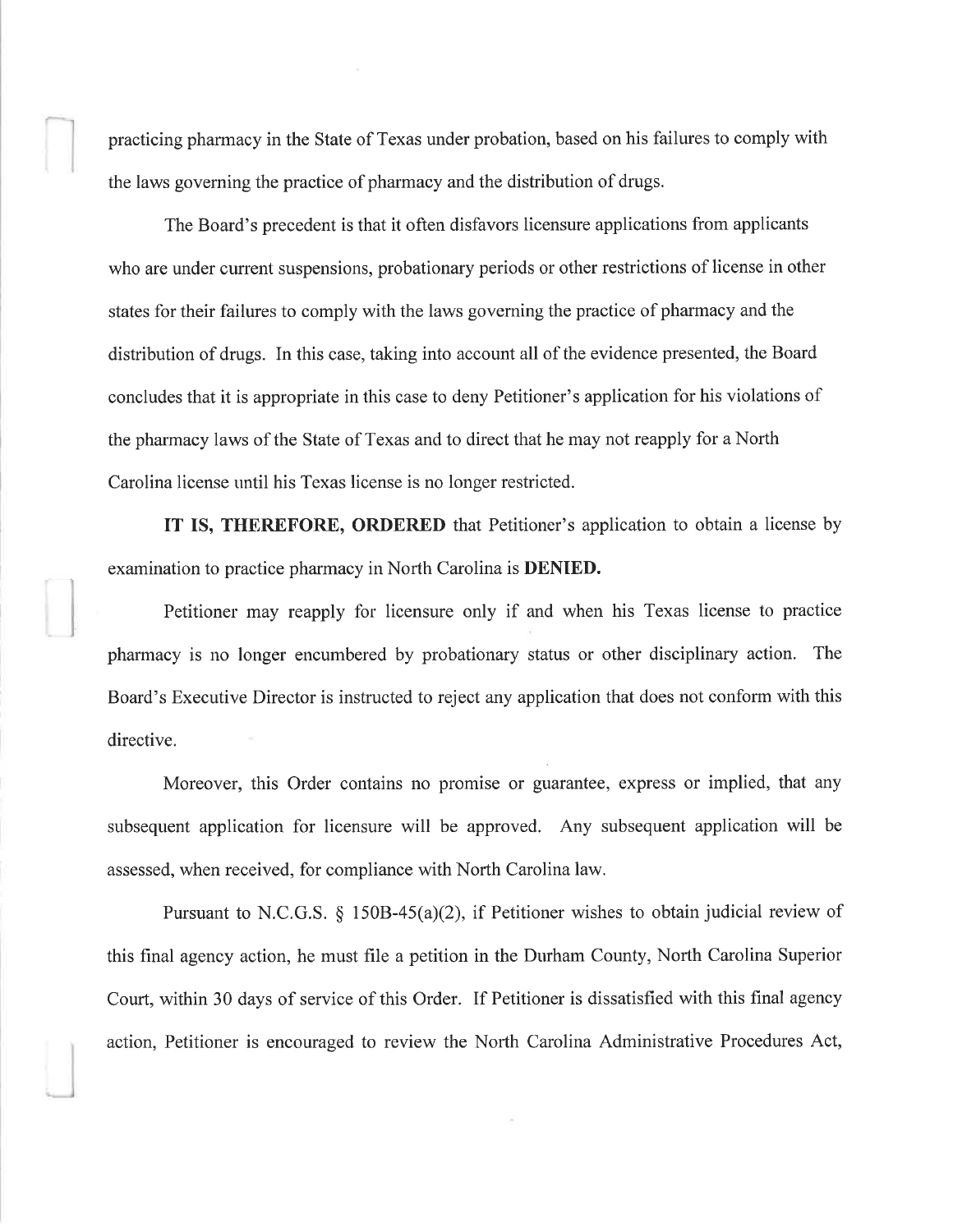N.C.G.S., Chapter 150B, to determine the procedures governing any review of this action, and/or to contact counsel of your choice, at your expense.

This the 15th day of March, 2016.

IJ

J

NORTH CAROLINA BOARD OF PHARMACY By: Jack W. Campbell IV

Executive Director